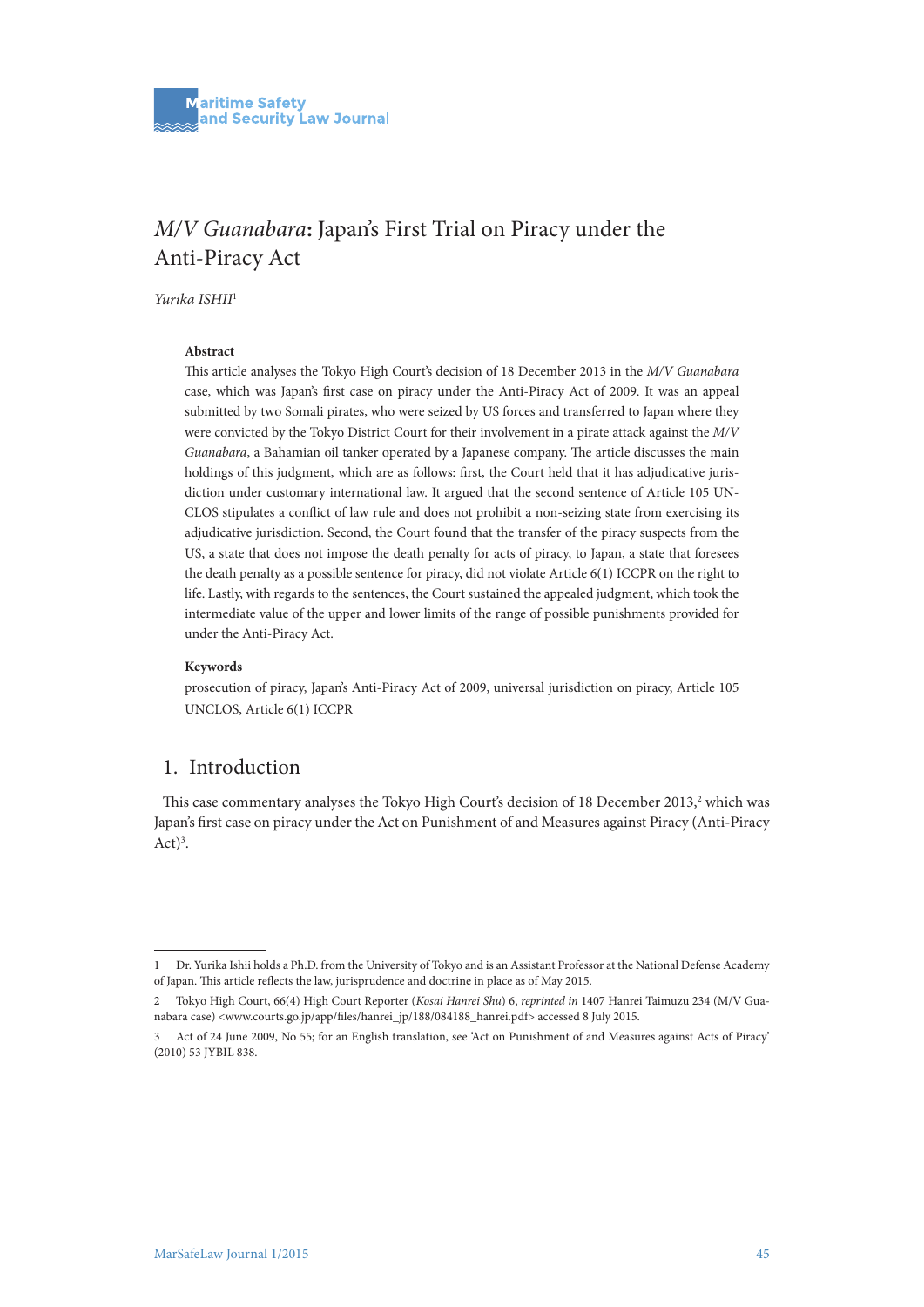Japan's penal code recognises criminal jurisdiction based on the territoriality,<sup>4</sup> flag state,<sup>5</sup> active personality,<sup>6</sup> passive personality<sup>7</sup> and protective principles<sup>8</sup>. In addition, the code applies to anyone who commits, outside the territory of Japan, those crimes that are governed by treaties, such as anti-terrorism conventions.<sup>9</sup> However, Japanese law had rarely recognised universal jurisdiction until the Anti-Piracy Act was enacted in 2009. This Act provides criminal jurisdiction over an act of piracy where both the offender and victim vessel are non-Japanese.<sup>10</sup> The law was necessary because, while Japan, an island country with little natural resources, relies heavily on maritime commerce, more than 95 per cent of the vessels used for such transaction are registered in foreign states.<sup>11</sup>

The first case to which the Anti-Piracy Act was applied was the *M/V Guanabara* case. On 5 March 2011, four Somali men boarded the *M/V Guanabara*, a Bahamian oil tanker operated by a Japanese maritime commerce company, on the high seas. They attempted to hijack the vessel for the purpose of extorting a ransom. When they first found the vessel, they kept firing their automatic guns while they approached to it; after they boarded, they smashed into the operation room and turned the steering wheel, broke down locked doors to search for the crew, and shot at the door of the captain's room. However, they did not succeed in taking over control of the vessel.

The next day, the United States navy seized the attackers and transferred them to the Japan Coast Guard (JCG) officer on the Japan Maritime Self-Defense Force (JMSDF) naval vessel on the high seas. The alleged offenders were thereupon taken to Japan. All of them were prosecuted before the Tokyo District Court.

The present case comment is on the Tokyo High Court's judgment against two of the four alleged offenders. The Tokyo District Court found them guilty<sup>12</sup> of having attempted to commit an act of piracy<sup>13</sup> as co-perpetrators<sup>14</sup>. They both appealed against the judgments, which the Tokyo High Court

- 7 Penal Code, art 3bis.
- 8 Penal Code, art 2.
- 9 Penal Code, art 4bis.
- 10 Anti-Piracy Act, art 2.

11 For the background and characteristics of this Act, see Mariko Kawano, 'The First Experience of Prosecution under the Japanese Anti-Piracy Act of 2009' in Gemma Andreone (ed), *Jurisdiction and Control at Sea: Some Environmental and Security Issues* (Giannini Editore 2014) 115; Atsuko Kanehara, 'Japanese Legal Regime Combatting Piracy: The Act on Punishment and Measures Agaisnt Act of Piracy' (2010) 53 JYBIL 469.

12 Judgment of 1 February 2013. See Kawano (n 11); Jun Tsuruta, First Prosecution of Somali Pirates under the Japanese Piracy Act: The Guanabara Case (2014) 7 J of East Asia & Int'l L 243.

14 Penal Code, art 60, which provides the following on co-principals: 'Two or more persons who commit a crime in joint action are all principals.'

<sup>4</sup> Penal Code, Act No 45 of 1907, art 1(1).

<sup>5</sup> Penal Code, art 1(2).

<sup>6</sup> Penal Code, art 3.

<sup>13</sup> Anti-Piracy Act, arts 3(2) and (1), citing art 2(1).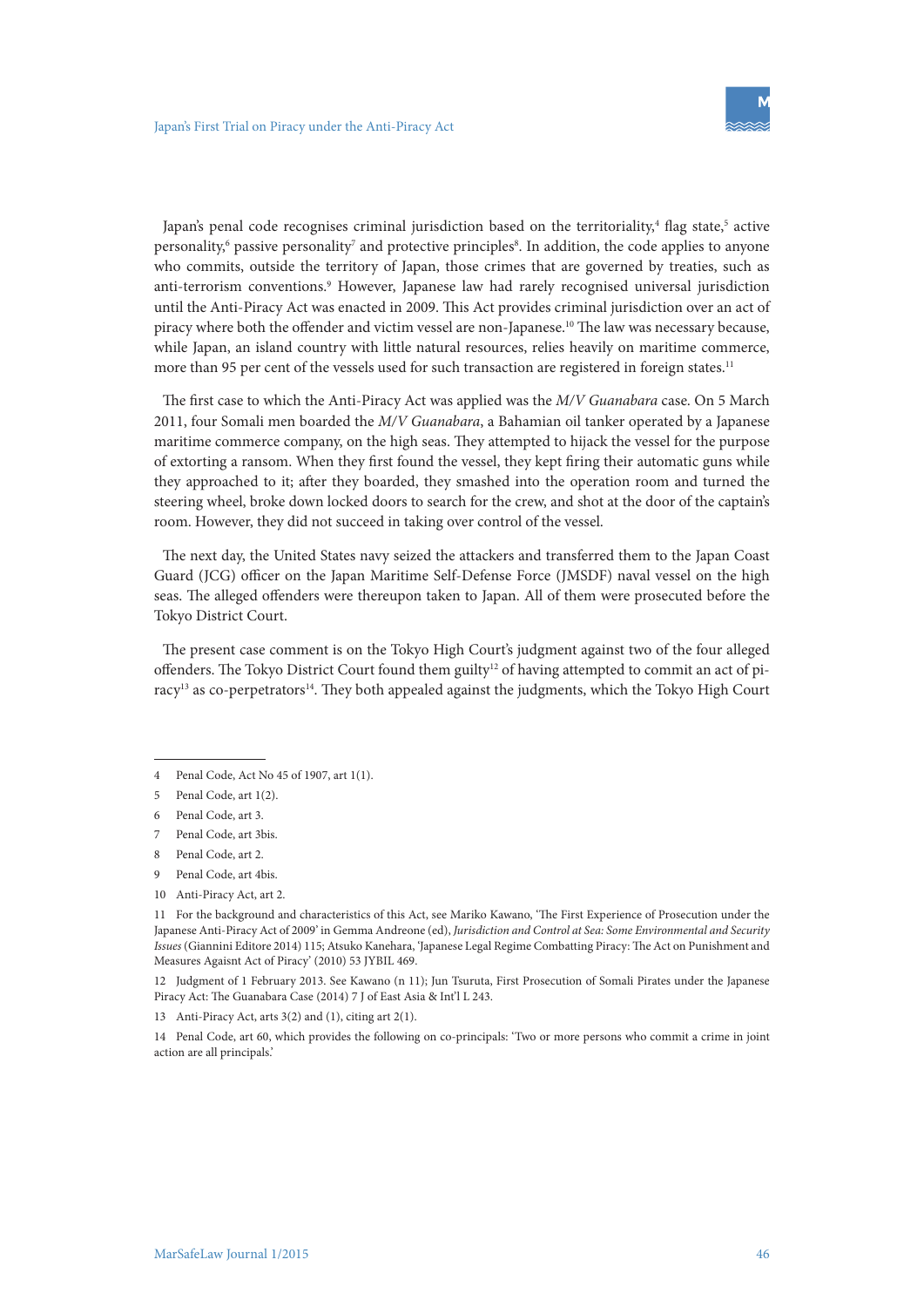

dismissed. One of the defendants appealed the judgment, which the Supreme Court dismissed.15

In their appeal before the High Court, the defendants claimed that the District Court should have dismissed the case because the prosecution was illegal<sup>16</sup> and the sentencing was unjust. With regard to the first claim of illegal prosecution, they substantiated their appeal with three arguments, which are presented in the following.

First, the defendants claimed that Articles 6 and 8 of the Anti-Piracy Act are unconstitutional and, as a consequence, the prosecution should have been dismissed. These provisions stipulate that the JCG and the JMSDF respectively are entitled to use arms when it is necessary to enforce the law. The argument by the defendants was that these provisions run counter to the Constitution, which, *inter alia*, provides that the maintenance of forces at sea is prohibited.<sup>17</sup>

Second, the defendants insisted that the District Court lacked jurisdiction under both international law and Japanese domestic law to adjudicate the case. The argument was that Article 105 of the United Nations Convention on the Law of the Sea (UNCLOS)<sup>18</sup> does not constitute an exception to the exclusive jurisdiction of the flag state as recognised under customary and treaty law in terms of *adjudicative* jurisdiction, while it does in terms of *enforcement* jurisdiction. Concretely, the first sentence of Article 105 UNCLOS provides that on the high seas every state may exercise its enforcement jurisdiction to 'seize a pirate ship or aircraft, or a ship or aircraft taken by piracy and under the control of pirates,' and to 'arrest the persons and seize the property on board.' Hence, it provides for universal enforcement jurisdiction. The second sentence of the same article merely provides that the 'courts of the State which carried out the seizure' (the seizing state) may exercise its adjudicative jurisdiction to 'decide upon the penalties to be imposed' and to 'determine the action to be taken with regard to the ships, aircraft or property, subject to the rights of third parties acting in good faith.' As per the defendants, this second sentence of Article 105 UNCLOS does not provide for adjudicative jurisdiction to a state other than the seizing state (i.e. the non-seizing state).

Furthermore, they sustained that domestic law does not confer universal adjudicative jurisdiction either. The Anti-Piracy Act provides for universal jurisdiction only over those criminal suspects who are arrested by Japanese officials<sup>19</sup> and not over those arrested by officials of another state. As a consequence, Japan, as the non-seizing state, had no criminal jurisdiction over the suspects who were seized by US forces.

<sup>15</sup> Judgment of 16 June 2014 (unpublished).

<sup>16</sup> Code of Criminal Procedure, Act No. 131 of July 10, 1948, arts 338 and 339(1), which provide that the court shall dismiss the case when the prosecution was unlawful and the sentencing was not correct.

<sup>17</sup> Constitution of Japan, art 9(2) (promulgated on 3 November 1946, came into effect 3 May 1947) stipulates: 'In order to accomplish the aim of the preceding paragraph, land, sea, and air forces, as well as other war potential, will never be maintained. The right of belligerency of the state will not be recognized.'

<sup>18</sup> United Nations Convention on Law of the Sea (adopted 10 December 1982, entered into force 16 November 1994) 1833 UNTS 397 (UNCLOS).

<sup>19</sup> Anti-Piracy Act, arts 2-4.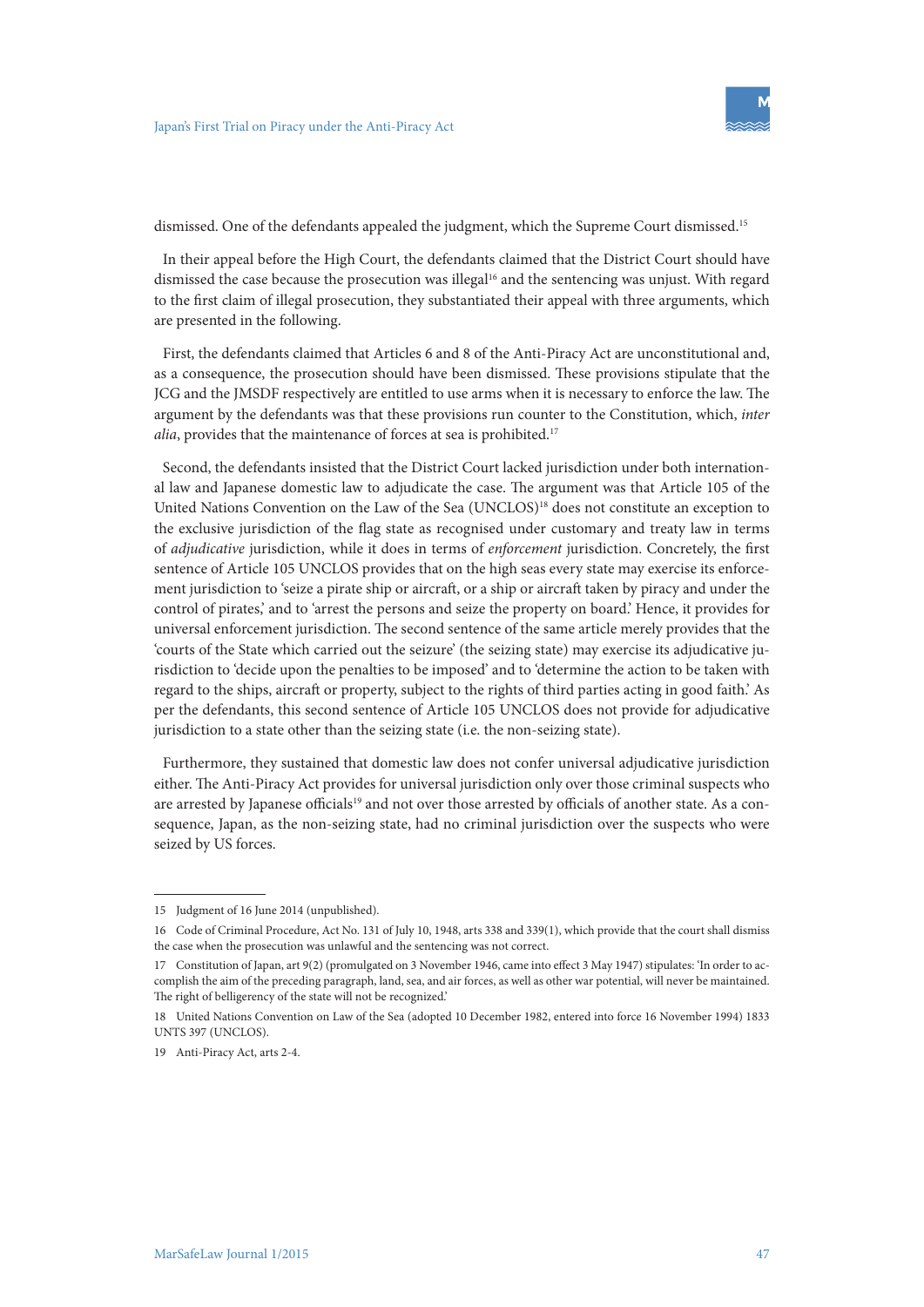Third, the defendants claimed that their transfer was illegal for two reasons. One reason put forward to support the claim was that they would have enjoyed more due process rights either in the US, the seizing state, or the Bahamas, the flag state of the victim vessel, as compared to the rights they were granted in Japan. They argued that their procedural rights were denied from the time they were arrested throughout the trial, including the rights to have legal assistance and free assistance of an interpreter. Counsel was not immediately assigned after they were arrested, and they faced communication difficulties through the trial process because they had to rely on two interpreters: one translating from Somali to English and another from English to Japanese.

The other argument as to why their transfer from the US to Japan was illegal was that it violated the right to life stipulated in Article 6(1) of the International Covenant on Civil and Political Rights (ICCPR).20 In *Judge v Canada*, 21 the Human Rights Committee (HRC) stated that it is a violation of Article 6(1) ICCPR for an abolitionist state to deport a person to another state where a death sentence has been pronounced against him without first ensuring that the death penalty will not be carried out. In the present case, the defendants were transferred from the US, where the death penalty is not imposed for acts of piracy, to Japan, where the Anti-Piracy Act foresees the death penalty as a potential punishment, without any assurance that it ultimately would not be carried out. Hence, the defendants argued that their transfer from the US to Japan was in violation of Article 6(1) ICCPR and the ensuing criminal prosecution was therefore illegal and null.

### 2. The judgment of 18 December 2013

The Tokyo High Court dismissed all of these claims for the following reasons First, the Court held that it was not necessary to decide on the constitutionality of the Anti-Piracy Act in the present case.22 The provisions applied by the District Court were Articles 2 and 3, and not Articles 6 and 8, the constitutionality of which the defendants questioned in their appeal. In Japan, a constitutional review is only undertaken if necessary to resolve the case. In the present case, no such necessity was recognised.23

Second, and most importantly, the Court gave its interpretation of jurisdiction over acts of piracy under international law, stating that since ancient times, the act of piracy has been considered to be *hostis humani generis*, which threatens the general safety of maritime transportation.<sup>24</sup> Under the universality principle, it is recognised that every state may exercise its jurisdiction to address acts of

<sup>20</sup> International Covenant on Civil and Political Rights (adopted 16 December 1966, entered into force 23 March 1976) 999 UNTS 171.

<sup>21</sup> *Roger Judge v Canada*, Communication No 829/1998, UN Doc CCPR/C/78/D/829/1998 (2003).

<sup>22</sup> 1407 Hanrei Taimuzu 238 (the judgment is only available in Japanese. The following segments were translated and paraphrased by the present author.)

<sup>23</sup> ibid.

<sup>24</sup> ibid.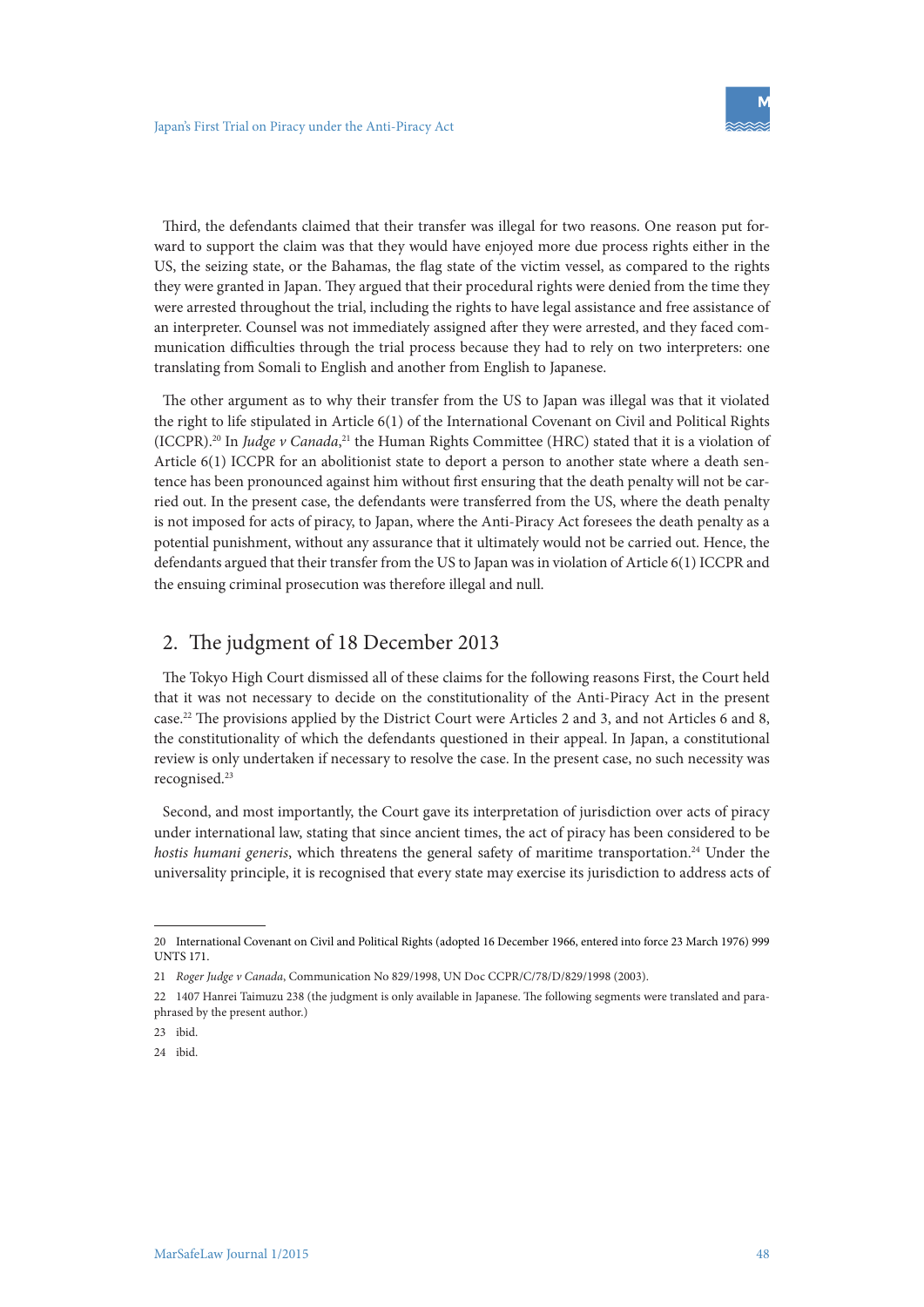piracy.25 In the case of Somali piracy as well, there are many examples where a state seizes a suspect, transfers him to a third state, and the third state accepts, prosecutes and adjudicates him.<sup>26</sup> In addition, with regard to the factual situation and state practice under customary international law, $27$  the Court took into account that Article 100 UNCLOS sets out a duty to cooperate in the repression of piracy<sup>28</sup> and concluded that 'therefore, under international law, every State is entitled to exercise its jurisdiction against the act of piracy.<sup>29</sup>

The Court then continued its interpretation of the second sentence of Article 105 UNCLOS. It recognised that Article 105 does not *oblige* but rather *permits* states to exercise their jurisdiction against piracy.30 In particular, it noted that the jurisdiction that every state has with regard to piracy is not newly established under UNCLOS; rather, it has been recognised under customary international law since 'ancient times'.<sup>31</sup> Therefore, the claim put forth by the defendants was not consistent with this history and the object and purpose of the provision.<sup>32</sup> In its substance, Article 105 provides that the seizing state may exercise jurisdiction preferably against the non-seizing states, which includes states that have a stake in the case, on the premise that every state may exercise jurisdiction, and in order to ensure fair and prompt adjudication and to safeguard the human rights of alleged pirates, as the seizing state has detained the suspects and retains the evidence.<sup>33</sup>

The Court continued by finding that the District Court seemed to have adopted the same interpretation, and thus the claim on international law was unfounded because the defendants did not understand the judgment correctly.<sup>34</sup> The claim on domestic law also had no basis because its understanding of universal jurisdiction and the interpretation of Article 105 were different from that of the High Court.35 As a consequence, the Court dismissed the claim by the defendants that the District Court had no criminal jurisdiction over them.

Third, as to the legality and validity of the transfer of the defendants, the Court found that the right of defence had not been substantially violated. If states exist where the rights of the defendants could be more properly ensured, that fact does not itself invalidate the prosecution of the current case nor does it deny the Court jurisdiction over the case.<sup>36</sup>

25 ibid.

26 ibid.

- 27 ibid.
- 28 ibid.
- 29 ibid.
- 30 ibid.
- 31 ibid.
- 32 ibid.
- 33 ibid. 34 ibid.
- 35 ibid.
- 36 ibid.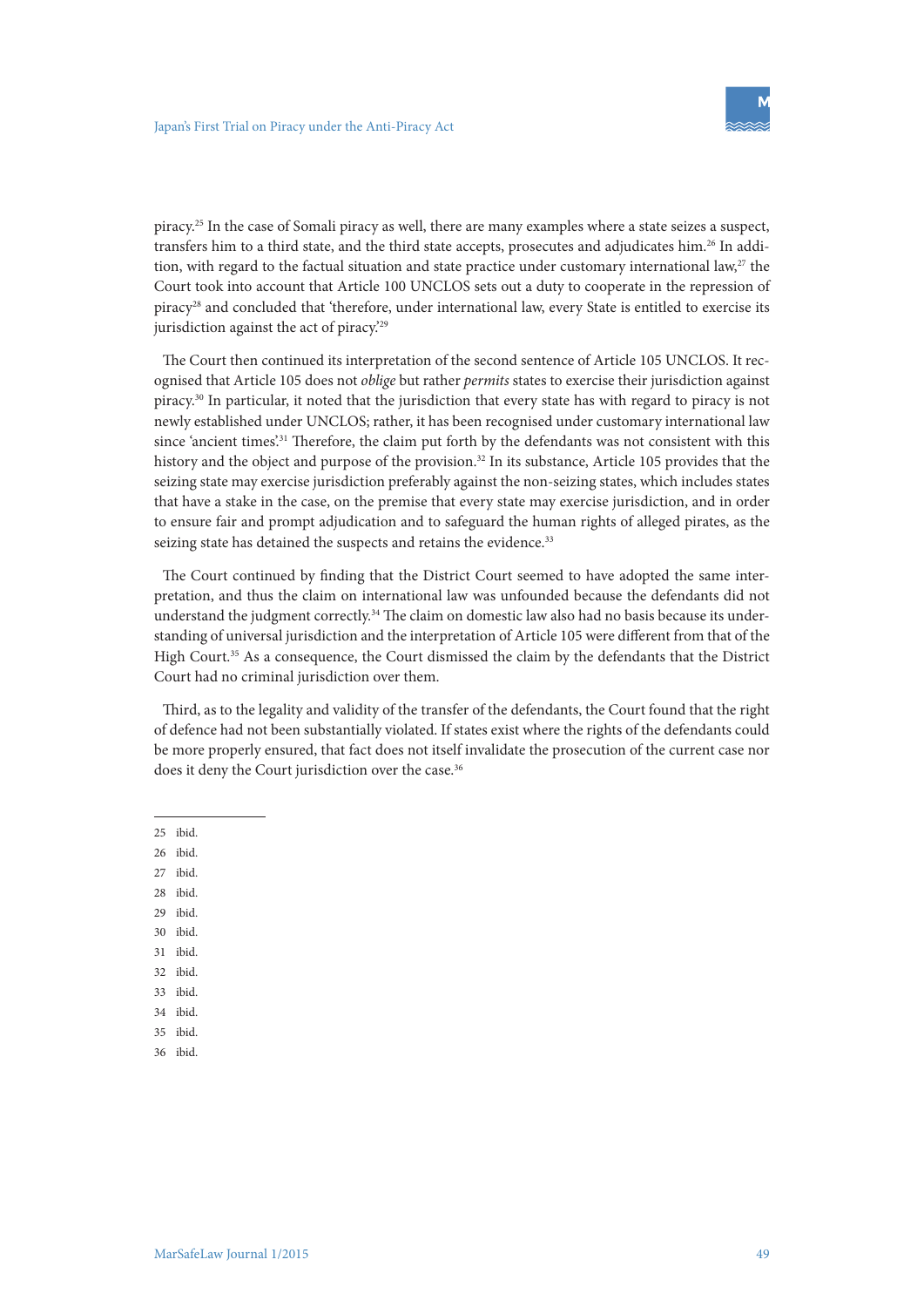On the claim that Article 6 ICCPR was violated, the Court noted that while the ICCPR has been incorporated into Japanese domestic law, the interpretation of the defendants cannot be supported by the words of Article 6(1). Moreover, the views of the HRC are not legally binding, even on State Parties; Japan had not ratified the First Optional Protocol, which established the individual complaints mechanism, so that the normative impact of the HRC's views is further limited.37 In addition, the Court took into account that the HRC treated abolitionist and retentionist states differently, and noted that only abolitionist states are under an obligation not to extradite a person to a retentionist state if it is reasonably expected that the death penalty would be imposed upon the person. Since both Japan and the US are retentionist states, no such obligation exists, and thus the transfer of the defendants did not violate the ICCPR, and the prosecution was not illegal and void.<sup>38</sup>

As to the sentencing, the District Court's judgment weighed the fact that the attempt was not completed against the danger and viciousness of the act, finding that the defendants' case fit in neither the upper limit nor the lower limit of the range of possible sentences but in the midpoint of the two limits.39 It then considered several factors to adjust the term of imprisonment. As per the High Court, the appealed judgment relied upon no unreasonable facts, and the defendants' claim therefore lacked reason.

# 3. Analysis

### 3.1 The second sentence of Article 105 UNCLOS

The first and most important issue of the present decision was the basis of Japan's adjudicative jurisdiction. In the *M/V Guanabara* case, it was the US navy that seized the piracy suspects, and the defendants argued that Japan as a non-seizing state did not have adjudicative jurisdiction. The High Court understood the second sentence of Article 105 UNCLOS as a conflict of law provision and that it did not exclude the adjudicative jurisdiction of the non-seizing state.

There are three points of view as to whether the exercise of adjudicative jurisdiction of a non-seizing state is permissible under the second sentence of Article 105 UNCLOS.40

First, there is the view that the exercise of criminal jurisdiction by non-seizing states is not permissible under customary international law or the UNCLOS. According to these authors, the provision grants the competence to criminally prosecute exclusively to the seizing state (*forum deprehension-*

<sup>37</sup> ibid 239.

<sup>38</sup> ibid.

<sup>39</sup> ibid.

<sup>40</sup> For a concise summary of the arguments and relevant materials, see Robin Geiss and Anna Petrig, *Piracy and Armed Robbery at Sea: The Legal Framework for Counter-Piracy Operations in Somalia and the Gulf of Aden* (OUP 2011) 148. See also Daniel Patrick O'Connell, *International Law of the Sea* 2 (1987) 977; Paul Fauchille, *Traité de droit international public* 1 (8é ed, 1925) 88.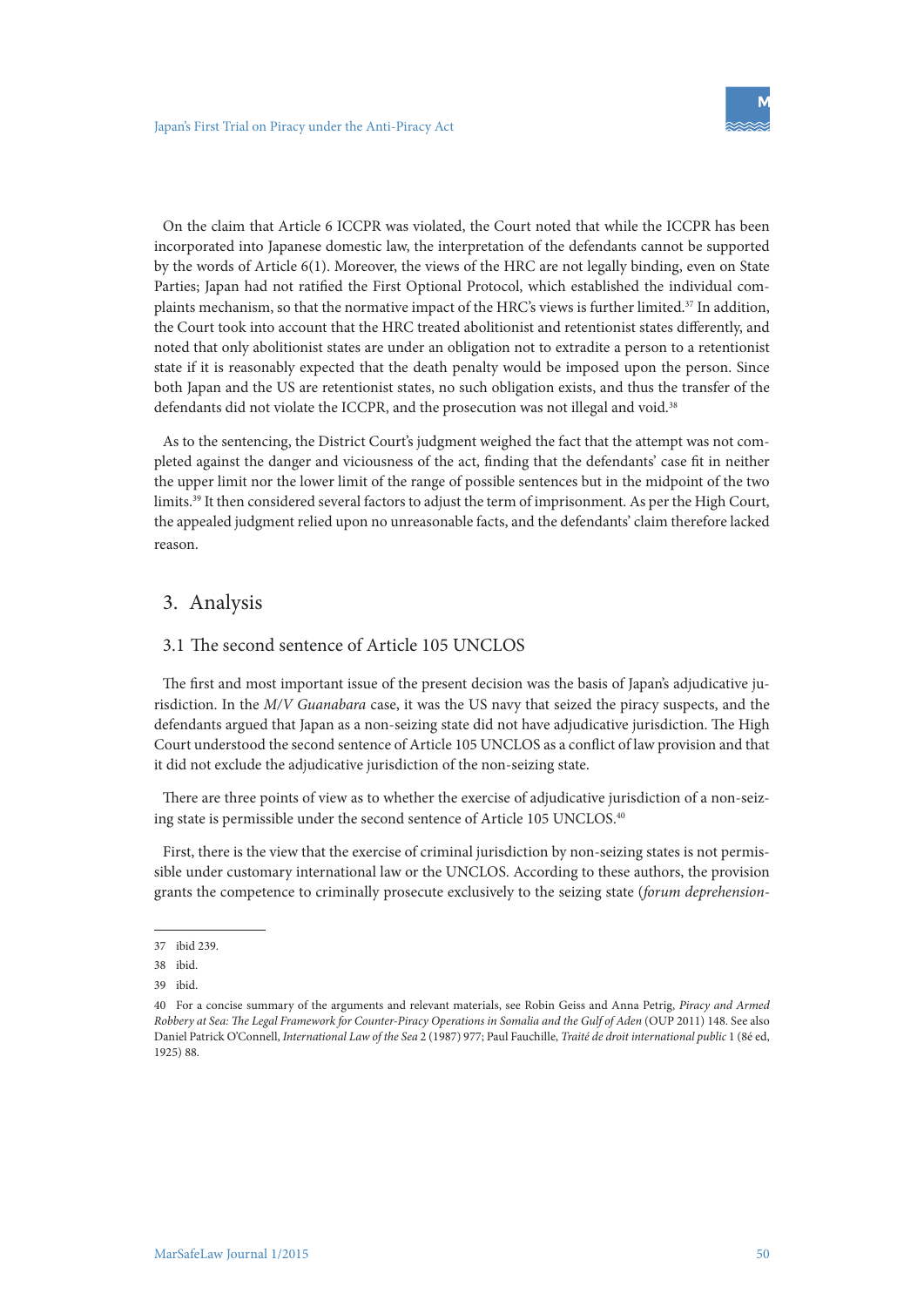*is*).<sup>41</sup> However, such a characterization of adjudicative jurisdiction over piracy has been considered as not appropriate in light of the history of piracy regulation and state practice. In addition, if every state is permitted to exercise their jurisdiction over pirates, the interpretation that the article prohibits a non-seizing state from exercising its adjudicative jurisdiction is unreasonably narrow.42

The two other positions on Article 105 UNCLOS are based on the view that customary international law permits the exercise of adjudicative jurisdiction by every state. This view that customary international law provides for adjudicative jurisdiction for non-seizing states is widely supported by state practice and notably evidenced by the fact that a number of states and the EU have concluded transfer agreements with regional states, such as Kenya, the Seychelles and Mauritius.<sup>43</sup>

While there is agreement that customary international law provides for adjudicative jurisdiction, the two positions differ with regard to the interpretation of the second sentence of Article 105 UN-CLOS.

Some authors take the stance that the provision should be read as simply reaffirming the rule established under customary international piracy law, i.e. that the prosecution of piracy suspects takes place based on the domestic law of the seizing state when it is prosecuted in that state. The jurisdictional basis for the prosecution of piracy suspects is supported by customary international law. Robin Geiss and Anna Petrig support this view, as it is generally consistent with the wording of the provision as well as the explanation of the Virginia Commentary.44 However, one could argue that this view contradicts the wording of the second sentence of Article 105 UNCLOS, which explicitly limits the scope of the provision to the seizing state.

Other authors argue that Article 105 UNCLOS has the effect of a conflict of law rule, thereby solving competing jurisdictional claims by according priority to the seizing state to prosecute the case, without actually conferring a basis for the exercise of adjudicative jurisdiction. There is no contention that, under the second sentence of Article 105 UNCLOS, the seizing state has priority in exercising jurisdiction over other states interested in prosecuting the case, including the flag state and the national state of the piracy suspect or the victims. While the non-seizing state cannot claim priority in exercising adjudicative jurisdiction to the seizing state, and it does not have the same opposability

<sup>41</sup> See Fauchille (n 40).

<sup>42</sup> For this point, see Kazuhiro Nakatani, 'Kaizoku kōi no Shobatsu oyobi Kaizoku Kōi heno Taisho ni Kansuru Hōritsu' (2011) 1385 Juristo 68 (in Japanese).

<sup>43</sup> See, eg, Exchange of letters for the conditions and modalities for the transfer of persons having committed acts of piracy and detained by the European Union-led Naval Force (EUNAVFOR), and seized property in the possession of EUNAVFOR, from EUNAVFOR to Kenya [2009] OJ L79/49. For the further state practice, see Tullio Treves, 'Piracy, Law of the Sea, and Use of Force: Developments off the Coast of Somalia' (2009) 20 Eur J Int'l Law 399; James Thuo Gathii, 'Jurisdiction to Prosecute Non-National Pirates Captured by Third States under Kenyan and International Law' (2009) 31 Loy LA Int'l & Comp L Rev 363.

<sup>44</sup> Geiss and Petrig (n 40) 149; Satya Nandan and Rosenne Shabtai, *United Nations Convention on the Law of the Sea 1982: A Commentary* 2 (1993) 216, state that '[t]he second sentence of Article 105 implies that the courts of the State which carried out the seizure will apply national law, including, where appropriate, the national rules governing the conflict of laws.'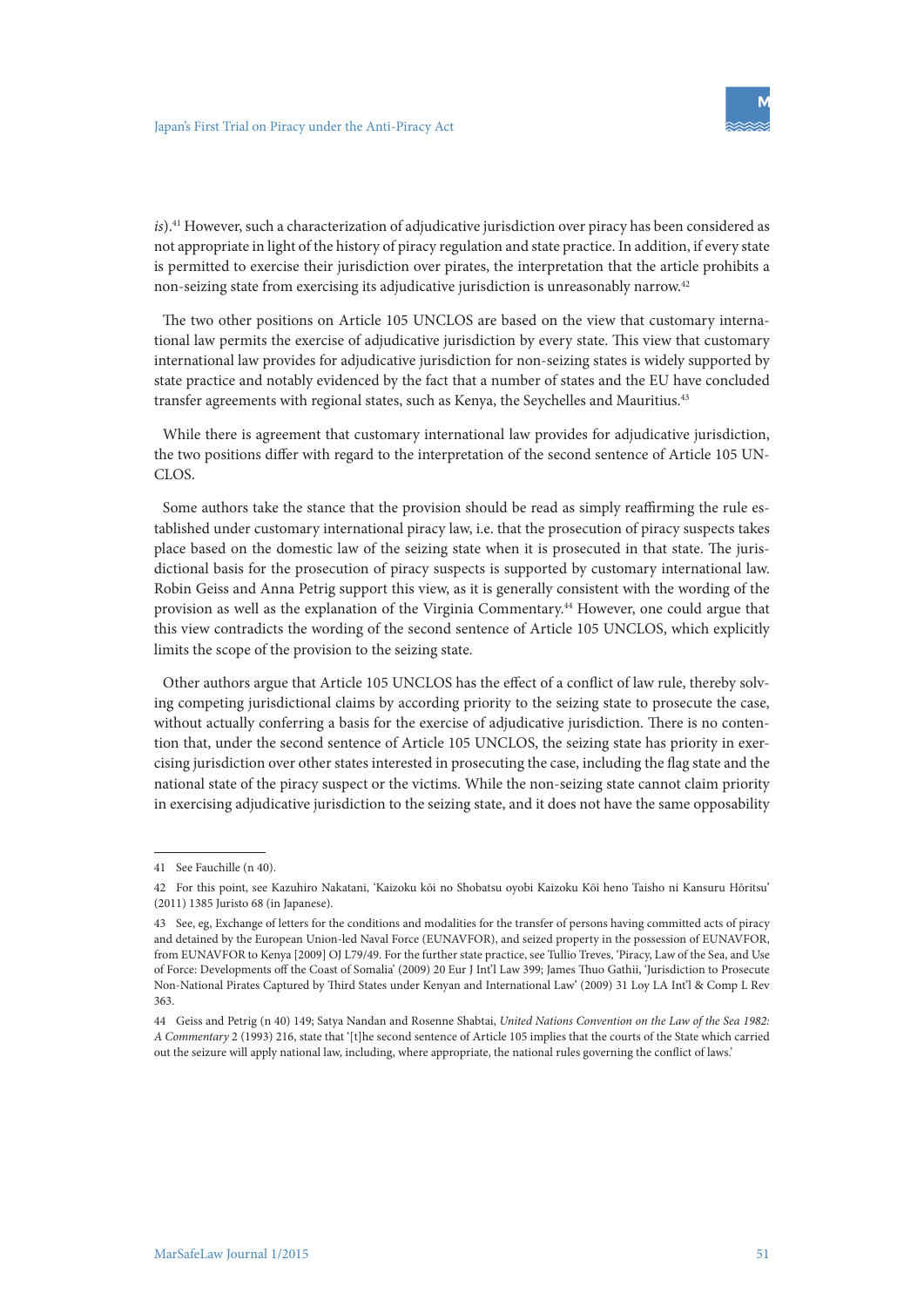

against the other non-seizing state as the seizing state, the provision does not prohibit non-seizing states from exercising adjudicative jurisdiction.<sup>45</sup> The Djibouti Code of Conduct provides that the seizing state has a 'primary right' to adjudicate piracy suspects and stipulates that this right may be waived.46 This provision of the Djibouti Code is consistent with this interpretation.

The High Court's decision supported the last view.<sup>47</sup> It recognised the adjudicative jurisdiction under customary international law and held that the second sentence of Article 105 UNCLOS as 'providing that the seizing State can exercise primary jurisdiction against the other States, including States who have a stake in the case.' The Court correctly understood the relationship between customary international law and Article 105 UNCLOS.

It should be noted that the Court referred to Article 100 UNCLOS as part of the basis for the jurisdiction. However, it is undisputed that this provision does not provide any exception to the exclusive jurisdiction of the flag state. Therefore, the reason why the Court added this part is not clear. Arguably, the Court referred to this provision as the basis for international cooperation in the form of transfers of piracy suspects; and in that case, it is not incorrect, although unnecessary.

### 3.2 Article 6(1) ICCPR

The second issue was the legality of the transfer of the piracy suspects from the perspective of international human rights law. The Anti-Piracy Act provides for the death penalty<sup>48</sup> while the US anti-piracy law does not, hence the defendants argued that the transfer was contrary to the right to life enshrined in Article 6(1) ICCPR. The High Court correctly denied this allegation.

The restriction under international human rights law extends to the procedure of extradition or transfer of criminal suspects. However, it is rare that a state is prevented from transferring an individual because of such a restriction.

In the present case, it was disputed whether the transfer from the US to Japan was contrary to Article 6(1) ICCPR. There is no serious dispute that Article 6 ICCPR does not prohibit the death penalty itself, and that it treats abolitionist states and retentionist states differently.

The view that the defendants brought forward to support their claim was *Judge v Canada*. 49 In this case, the question submitted to the Human Rights Committee was whether Canada violated the author's right to life under Article 6 ICCPR by deporting him to the US, where a sentence of death had already been imposed upon him, without first ensuring that that sentence would not be carried out.

<sup>45</sup> Akio Morita (2013) Hanrei Watch No.23 (Case Comment); Akio Morita, 'Kokusaihō jō no Kaizoku ni taisuru Kokka Kankatsuken no Kakuchō' (2013) 110 *Hogaku Shirin* 110.

<sup>46</sup> Djibouti Code of Conduct, IMO Doc C102/14, 3 April 2009, Annex, art 4(7).

<sup>47</sup> The Court seems to have relied upon the interpretation supported in the case comment of Morita (n 45).

<sup>48</sup> Anti-Piracy Act, art 4.

<sup>49</sup> *Judge v Canada* (n 21).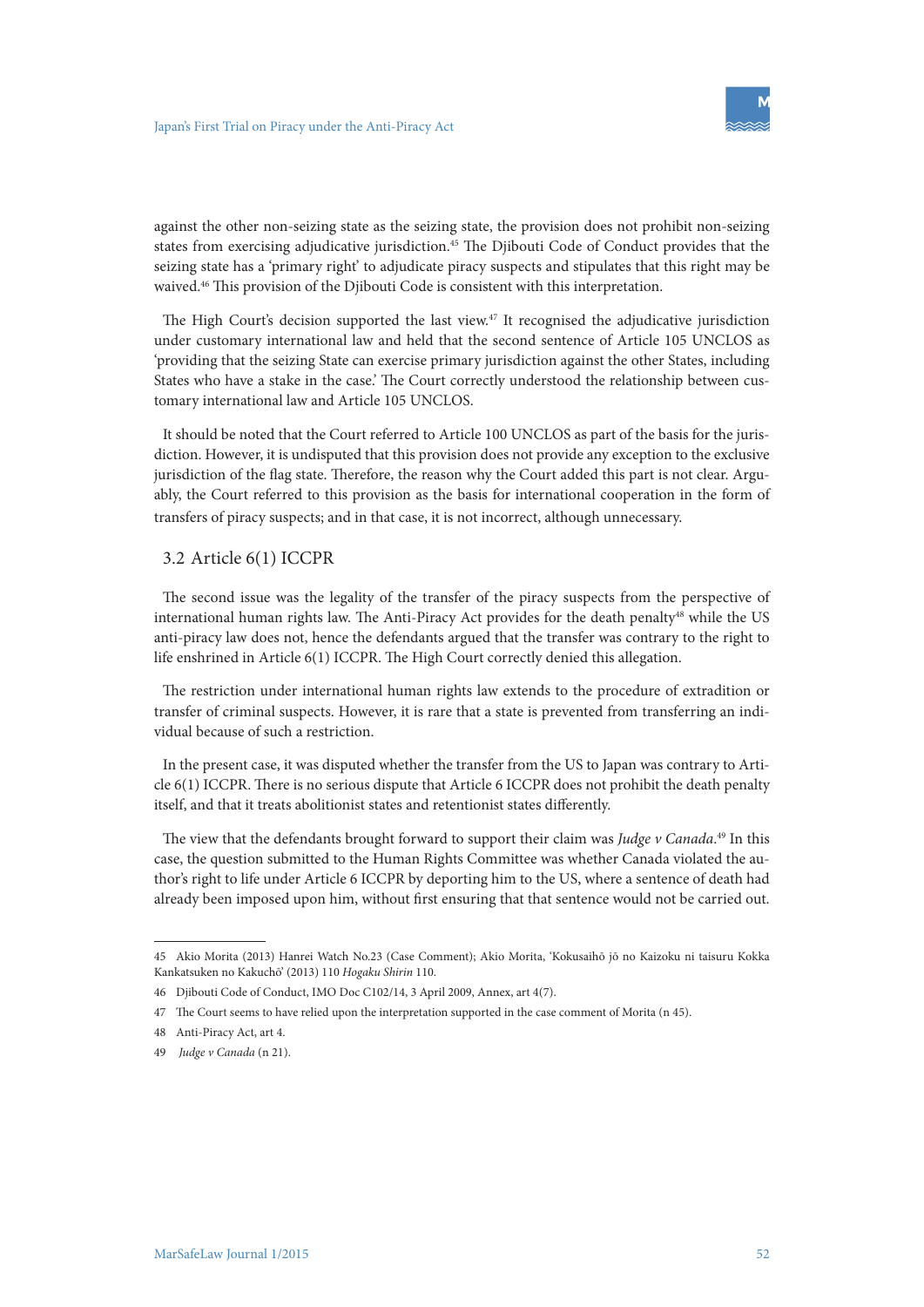The author had already been sentenced to death before he fled from the US to Canada. In answering the question, the HRC stated that Canada, as a State Party that has abolished the death penalty, violated the author's right to life under Article 6(1) ICCPR by deporting him to the US where a death sentence against him was pronounced without first ensuring that the death penalty would not be carried out.

The HRC acknowledged that by interpreting Article 6(1) and (2) ICCPR in this way, abolitionist and retentionist States Parties are under different obligations. It considered this to be an inevitable consequence of the wording of the provision itself, which, as becomes clear from the *travaux préparatoires*, sought to appease divergent views on the issue of the death penalty in an effort to find a compromise among the drafters of the provision. As per the HRC, the *travaux préparatoires* express that, on the one hand, one of the main principles of the Covenant should be abolition of the death penalty, but that, on the other hand, capital punishment still existed in certain countries for which abolition would create difficulties.<sup>50</sup> The death penalty was seen by many delegates and bodies participating in the drafting process as an 'anomaly' or a 'necessary evil'.51 It would therefore appear logical to interpret the first paragraph of Article 6(1) ICCPR providing for the right to life in a broad sense, while the second paragraph, which addresses the death penalty, should be interpreted narrowly.<sup>52</sup>

For these reasons, the HRC considered in *Judge v Canada* that Canada, as a State Party that has abolished the death penalty, violated the author's right to life under Article 6(1) ICCPR by deporting him to the US, where he was under a sentence of death, without first ensuring that the death penalty would not be carried out – irrespective of the fact that it had not yet ratified the Second Optional Protocol to the Covenant Aiming at the Abolition of the Death Penalty.53 The HRC recognised that Canada did not itself impose the death penalty on the author.54 However, by deporting him to a country where he was under sentence of death, Canada established the crucial link in the causal chain that would set in motion the execution of the author.<sup>55</sup> As such, the ambit of the view was limited to the obligations of the *abolitionist* state.

It should be noted that there is an argument that even retentionist states are obliged to ensure that the receiving state complies with the obligations provided under Article  $6(2)$  and  $(5)$  ICCPR.<sup>56</sup> However, in the case at hand, the defendants did not raise this point and the Court did not examine it.

The Court held that the views of the HRC did not extend to the present case because both Japan and the US are *retentionist* states. This judgment was appropriate as it correctly understands the distinc-

<sup>50</sup> ibid, para 10.5.

<sup>51</sup> ibid.

<sup>52</sup> ibid.

<sup>53</sup> ibid, para 10.6.

<sup>54</sup> ibid.

<sup>55</sup> ibid.

<sup>56</sup> For the analysis of this issue, see Anna Petrig, *Human Rights and Law Enforcement at Sea: Arrest, Detention and Transfer of Piracy Suspects* (Brill 2014) 350.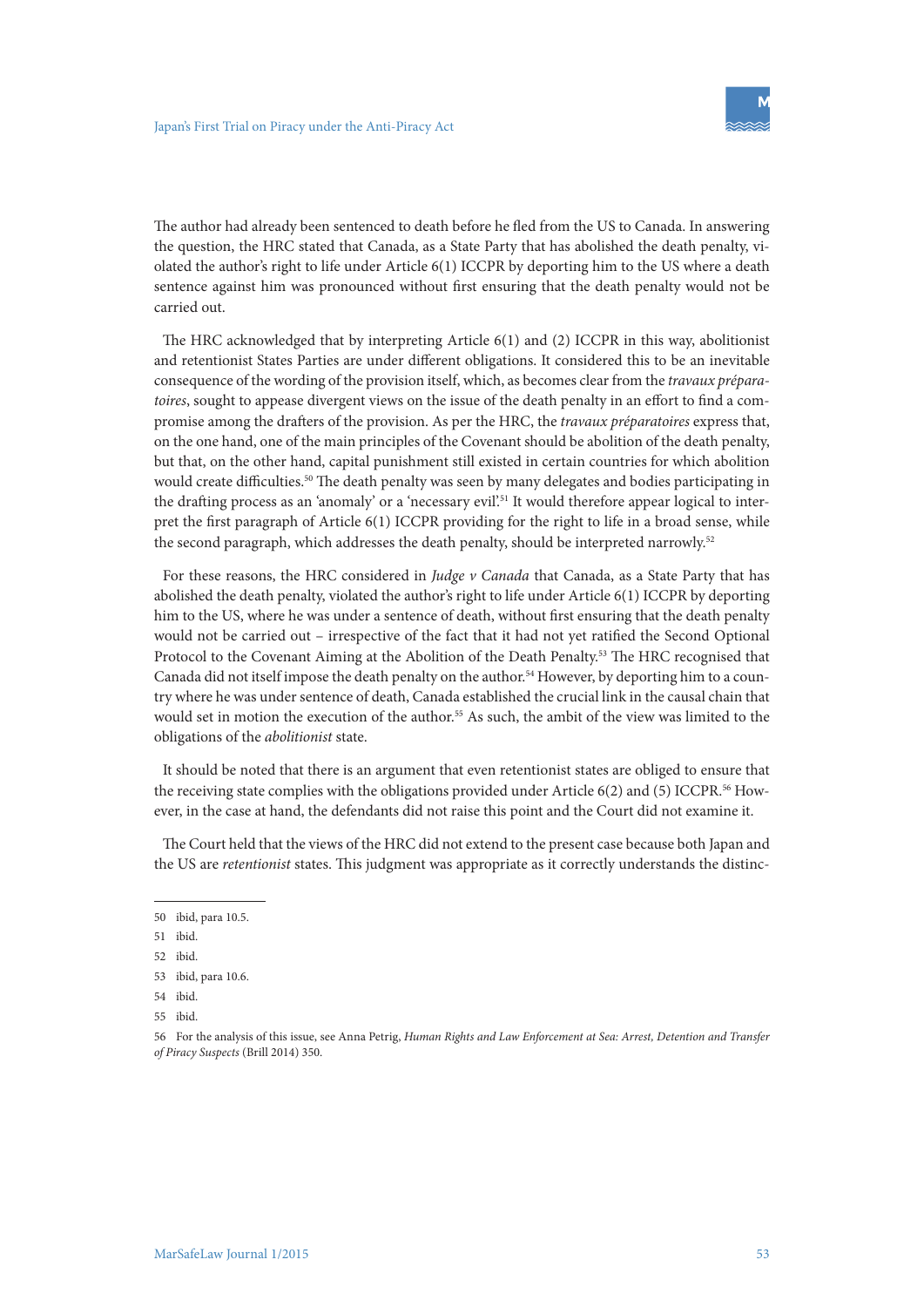tion between retentionist and abolitionist states underlying Article 6 ICCPR.

#### 3.3 Sentence

The District Court imposed on each defendant a sentence of ten years of imprisonment. When it decided the sentence, it took the midpoint between the upper and lower limits of the sentencing range provided for under the Anti-Piracy Act.<sup>57</sup> It then considered several factors, such as the seriousness of the crime (i.e. its commission was thoroughly planned and the tanker was with 24 crew members and crude petroleum worth 37 million dollars) and the role played by the defendants (i.e. they played the lead role in organising the attack and pursuing the plan) to adjust the sentence.<sup>58</sup>

Under Japan's Penal Code, the punishment may be reduced for a person who commences a crime without completing it, but such a reduction is not mandatory unless the offender voluntarily abandoned the commission of the crime.<sup>59</sup> In the present case, the Court did not reduce the punishment although the crime was ultimately an attempted crime, stating that they almost hijacked the vessel and the act of threat was dangerous.

In addition, the Court can reduce a sentence for mercy. The defendants argued that this was their first time attempting to commit piracy and that they were working diligently for their families who lived in poverty so they deserved a reduction in their sentences. However, the Court took the view that the defendants committed the offence due to their interest in making a profit (i.e. they were expecting rewards of 40,000 to 50,000 dollars) and did not reduce the sentence.

The High Court held that the lower court's decision regarding the sentencing was appropriate and dismissed the claims of the defendants.<sup>60</sup>

The reasoning pertaining to the sentence seems to reflect the change in Japan's judicial system, which introduced a quasi-jury system in 2004.<sup>61</sup> In Japan, the judge relies on a sentencing standard ('Ryokei Sōba'), which is a standard inferred from precedents. Up until the late 1990s, a judge used to have wide discretion in deciding the final sentence, although he relied on the sentencing standard, and the sentencing method was heavily criticised as being opaque. Because the quasi-jury system was introduced, the court started to change its way of sentencing. It categorises the offenses based on social factors and decides the sentence based on similar precedents and statistics so that one could see the reason for the sentence from the judgment.

<sup>57</sup> The lower limit of the imprisonment for an act of piracy is five years and the upper limit is twenty years (Anti-Piracy Act, art 3(1); Penal Code, art 12(1)).

<sup>58</sup> For the decision of the Tokyo District Court, see Tsuruta (n 12) 247.

<sup>59</sup> Penal Code, art 43.

<sup>60</sup> 1407 Hanrei Taimuzu 239.

<sup>61</sup> See Act on Criminal Trials with Participation of Saiban-in (Quasi-Jury), Act No. 63 of 2004, amended, Act No. 44 of 2011. Trials under the new system started in 2009.